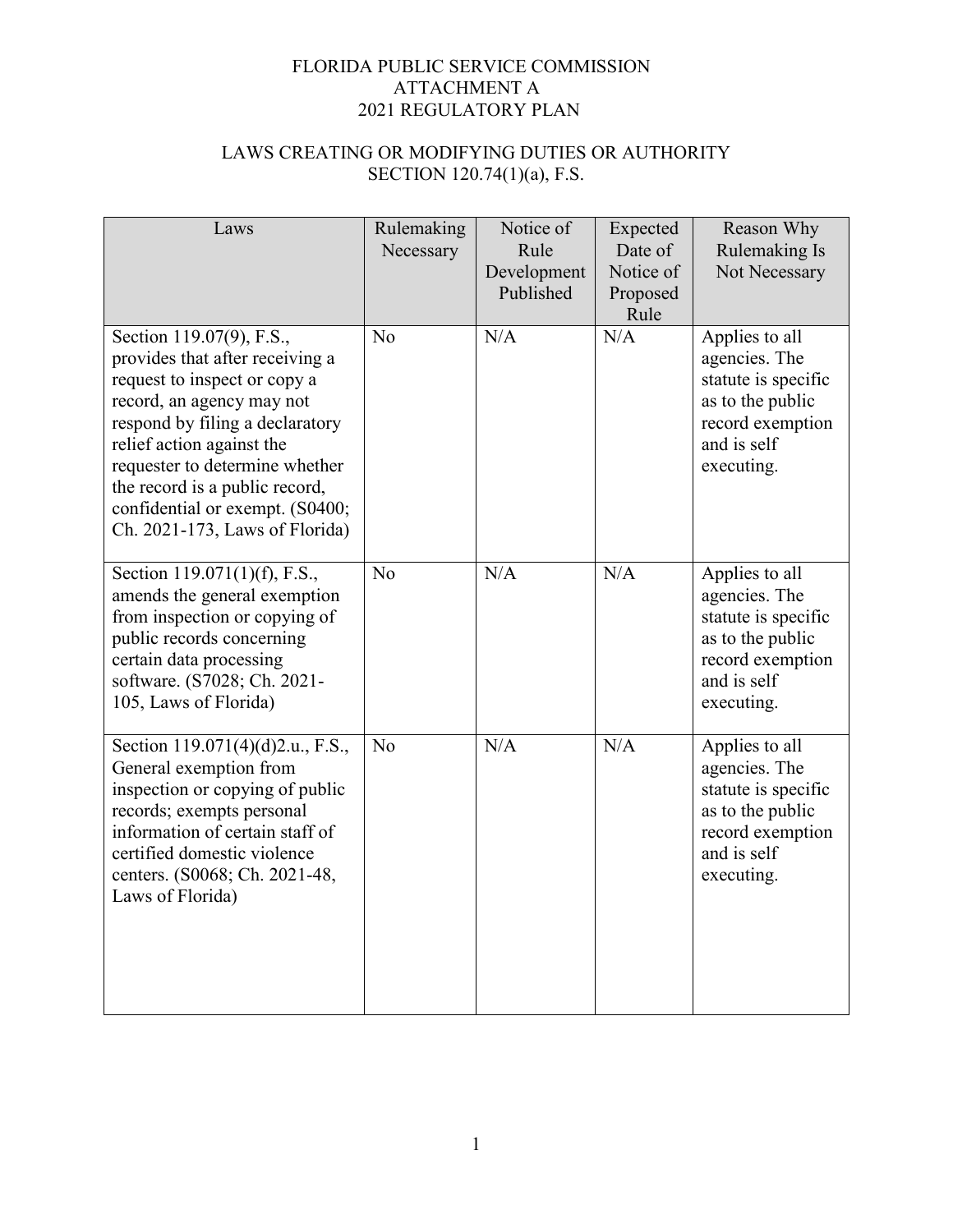| Laws                                                                                                                                                                                                                                                                                                                  | Rulemaking<br>Necessary | Notice of<br>Rule<br>Development<br>Published | Expected<br>Date of<br>Notice of<br>Proposed<br>Rule | Reason Why<br>Rulemaking Is<br>Not Necessary                                                                                                                   |
|-----------------------------------------------------------------------------------------------------------------------------------------------------------------------------------------------------------------------------------------------------------------------------------------------------------------------|-------------------------|-----------------------------------------------|------------------------------------------------------|----------------------------------------------------------------------------------------------------------------------------------------------------------------|
| Section 119.071(5)(k), F.S.,<br>exemption from inspection or<br>copying of public records for<br>information held by an agency<br>if service member submits<br>specified request and statement<br>to the agency, expired pursuant<br>to its own terms, eff. Oct. 2,<br>2020. (S0310; Ch. 2021-52,<br>Laws of Florida) | N <sub>o</sub>          | N/A                                           | N/A                                                  | Applies to all<br>agencies. The<br>Commission has<br>no rules<br>concerning this<br>exemption and<br>therefore its<br>expiration<br>requires no<br>rulemaking. |
| Section 119.0715, F.S., is<br>created to exempt trade secrets<br>held by agencies from public<br>record requirements; provides<br>that an agency employee is not<br>liable for the release of certain<br>records. (H1055; Ch. 2021-223,<br>Laws of Florida)                                                           | No                      | N/A                                           | N/A                                                  | Applies to all<br>agencies. The<br>statute is specific<br>as to all<br>requirements and<br>is self executing                                                   |
| Section 120.80(13)(g), F.S.,<br>exempts from legislative<br>ratification requirements those<br>rules adopted by the<br>Commission to implement<br>Sections $366.04(8)$ and (9) and<br>366.97, F.S., concerning pole<br>attachments. (S1944; Ch. 2021-<br>191, Laws of Florida)                                        | No                      | N/A                                           | N/A                                                  | The statute is<br>specific as to all<br>requirements and<br>is self executing.                                                                                 |
| Section 282.319, F.S., creates<br>the Florida Cybersecurity<br><b>Advisory Council under DMS</b><br>and requires a PSC<br>representative to serve as a<br>member of the council. (H1297;<br>Ch. 2021-234, Laws of Florida)                                                                                            | No                      | N/A                                           | N/A                                                  | The statute is<br>specific as to all<br>requirements and<br>is self executing.                                                                                 |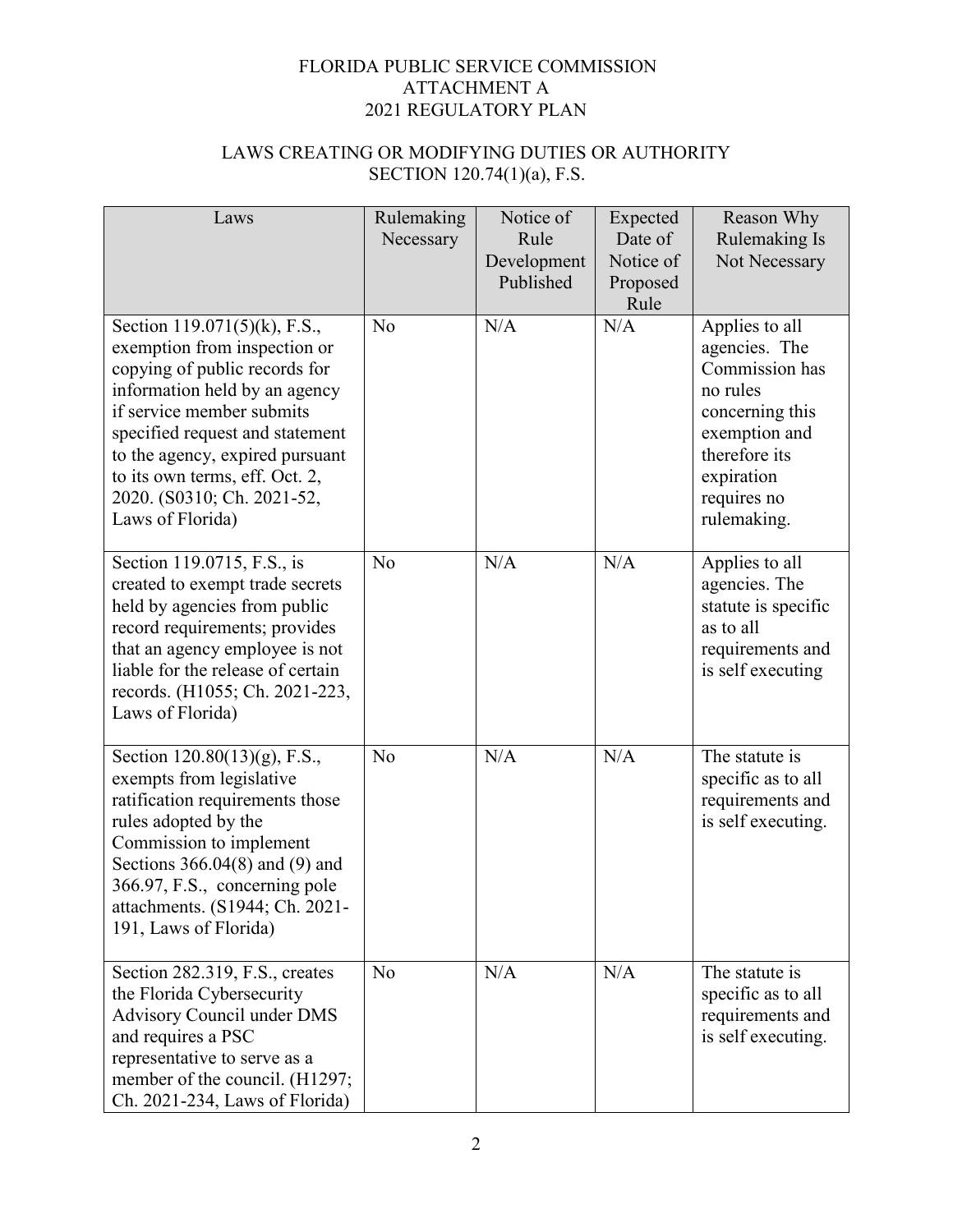| Laws                                                                                                                                                                                                                                                                                                                                                                                                                                                           | Rulemaking<br>Necessary | Notice of<br>Rule<br>Development<br>Published | Expected<br>Date of<br>Notice of<br>Proposed<br>Rule | Reason Why<br>Rulemaking Is<br>Not Necessary                                                                                                                      |
|----------------------------------------------------------------------------------------------------------------------------------------------------------------------------------------------------------------------------------------------------------------------------------------------------------------------------------------------------------------------------------------------------------------------------------------------------------------|-------------------------|-----------------------------------------------|------------------------------------------------------|-------------------------------------------------------------------------------------------------------------------------------------------------------------------|
| Section 286.101, F.S., An act<br>relating to foreign influence;<br>requires state agencies to<br>disclose certain gifts or grants<br>received from any foreign<br>source. (H7017; Ch. 2021-76,<br>Laws of Florida)                                                                                                                                                                                                                                             | N <sub>o</sub>          | N/A                                           | N/A                                                  | Applies to all<br>agencies. The<br>statute is specific<br>as to all<br>requirements and<br>is self executing.                                                     |
| Section 288.860, F.S.,<br>International cultural<br>agreements, prohibits state<br>agencies from participating in<br>certain agreements or accepting<br>certain grants from a foreign<br>country of concern. (H7017;<br>Ch. 2021-76, Laws of Florida)                                                                                                                                                                                                          | No                      | N/A                                           | N/A                                                  | Applies to all<br>agencies. The<br>statute is specific<br>as to all<br>requirements and<br>is self executing.                                                     |
| Section 350.01, F.S., exempts<br>from public records and public<br>meetings requirements of<br>286.011 and 24(b), Art. I of the<br>State Constitution, those<br>portions of a hearing conducted<br>by the Commission containing<br>proprietary confidential<br>business information that is<br>confidential or exempt from<br>Section $119.07(1)$ under<br>Sections 364.183, 366.093,<br>367.156, or 368.108, F.S.<br>(H1311; Ch. 2021-72, Laws of<br>Florida) | No                      | N/A                                           | N/A                                                  | The statute is<br>specific as to all<br>requirements and<br>is self executing,<br>and therefore<br>rulemaking is not<br>necessary to<br>implement the<br>statute. |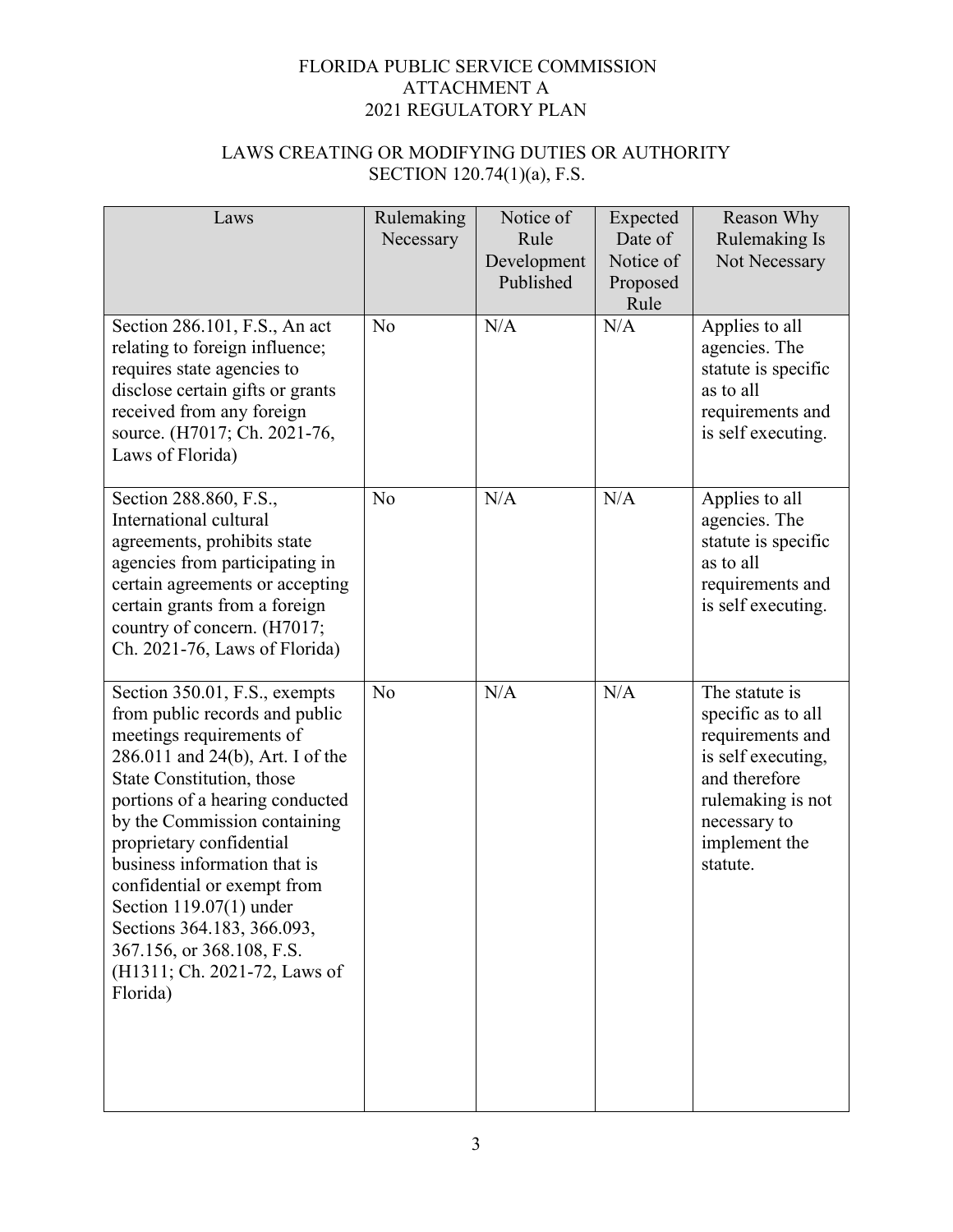| Laws                                                                                                                                                                                                                                                                                                                                              | Rulemaking<br>Necessary                                                                     | Notice of<br>Rule<br>Development<br>Published | Expected<br>Date of<br>Notice of<br>Proposed<br>Rule | Reason Why<br>Rulemaking Is<br>Not Necessary                                                                                                                 |
|---------------------------------------------------------------------------------------------------------------------------------------------------------------------------------------------------------------------------------------------------------------------------------------------------------------------------------------------------|---------------------------------------------------------------------------------------------|-----------------------------------------------|------------------------------------------------------|--------------------------------------------------------------------------------------------------------------------------------------------------------------|
| Section 366.02, F.S., defines<br>terms relevant to pole<br>attachment provisions in<br>Sections 366.04 and 366.97,<br>F.S. (S1944; Ch. 2021-191,<br>Laws of Florida)                                                                                                                                                                              | N <sub>o</sub>                                                                              | N/A                                           | N/A                                                  | The statute<br>provides specific<br>definitions and is<br>self executing,<br>and therefore<br>rulemaking is not<br>necessary to<br>implement the<br>statute. |
| Section 366.04(8), F.S.,<br>concerning certain pole<br>attachments, requires the<br>Commission to regulate rates,<br>charges, terms and conditions<br>and to hear and resolve<br>complaints. (S1944; Ch. 2021-<br>191, Laws of Florida)                                                                                                           | Yes. The<br>Commission<br>is required<br>to adopt<br>procedural<br>rules.                   | 08/17/21                                      | No later<br>than<br>01/01/22                         | N/A                                                                                                                                                          |
| Section $366.04(9)$ , F.S., requires<br>the Commission to regulate the<br>safety, vegetation management,<br>repair, replacement,<br>maintenance, relocation,<br>emergency response, and storm<br>restoration for certain poles of<br>communication services<br>providers; addresses<br>confidentiality. (S1944; Ch.<br>2021-191, Laws of Florida) | Yes. The<br>Commission<br>is required<br>to adopt<br>rules to<br>implement<br>this section. | No later than<br>11/01/21                     | No later<br>than<br>04/01/22                         | N/A                                                                                                                                                          |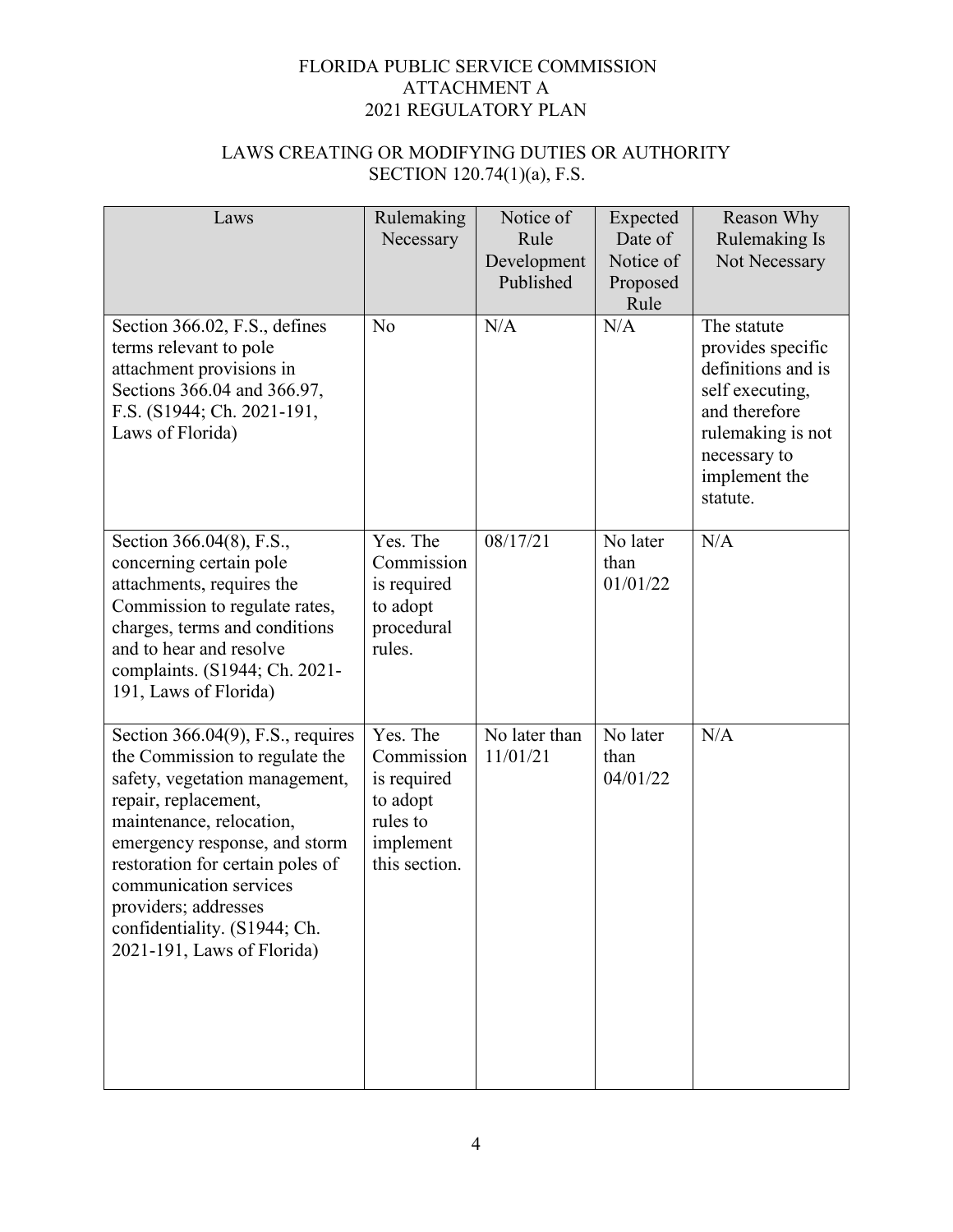| Laws                                                                                                                                                                                                                                                                                                                  | Rulemaking<br>Necessary | Notice of<br>Rule<br>Development<br>Published | Expected<br>Date of<br>Notice of<br>Proposed<br>Rule | Reason Why<br>Rulemaking Is<br>Not Necessary                                                                                                                                         |
|-----------------------------------------------------------------------------------------------------------------------------------------------------------------------------------------------------------------------------------------------------------------------------------------------------------------------|-------------------------|-----------------------------------------------|------------------------------------------------------|--------------------------------------------------------------------------------------------------------------------------------------------------------------------------------------|
| Section 366.097, F.S.,<br>Redundant poles and transfer of<br>ownership, provides that upon<br>petition by a pole owner or an<br>attaching entity, the PSC may<br>issue orders enforcing this<br>section which do not expressly<br>relate to circuit court<br>jurisdiction. (S1944; Ch. 2021-<br>191, Laws of Florida) | No                      | N/A                                           | N/A                                                  | The statute is<br>specific as to the<br>Commission's<br>authority and is<br>self executing,<br>and therefore<br>rulemaking is not<br>necessary to<br>implement the<br>statute.       |
| Section 366.8255. F.S.,<br>establishes certain wastewater<br>reuse system costs as an<br>environmental compliance cost<br>and eligible for electric utilities<br>to seek approval to recover such<br>costs through the environmental<br>cost recovery clause. (H1051;<br>Ch. 2021-222, Laws of Florida)               | No                      | N/A                                           | N/A                                                  | The statute is<br>specific as to the<br>Commission's<br>authority and is<br>self executing,<br>and therefore<br>rulemaking is not<br>necessary to<br>implement the<br>statute.       |
| Section 366.91, F.S.,<br>Renewable energy, is amended<br>to authorize the Commission to<br>approve cost recovery by a gas<br>public utility for certain<br>contracts for purchase of<br>renewable natural gas. (S0896;<br>Ch. 2021-178, Laws of Florida)                                                              | No                      | N/A                                           | N/A                                                  | The statute is<br>specific and<br>contains all<br>necessary<br>requirements for<br>cost recovery, and<br>therefore<br>rulemaking is not<br>necessary to<br>implement the<br>statute. |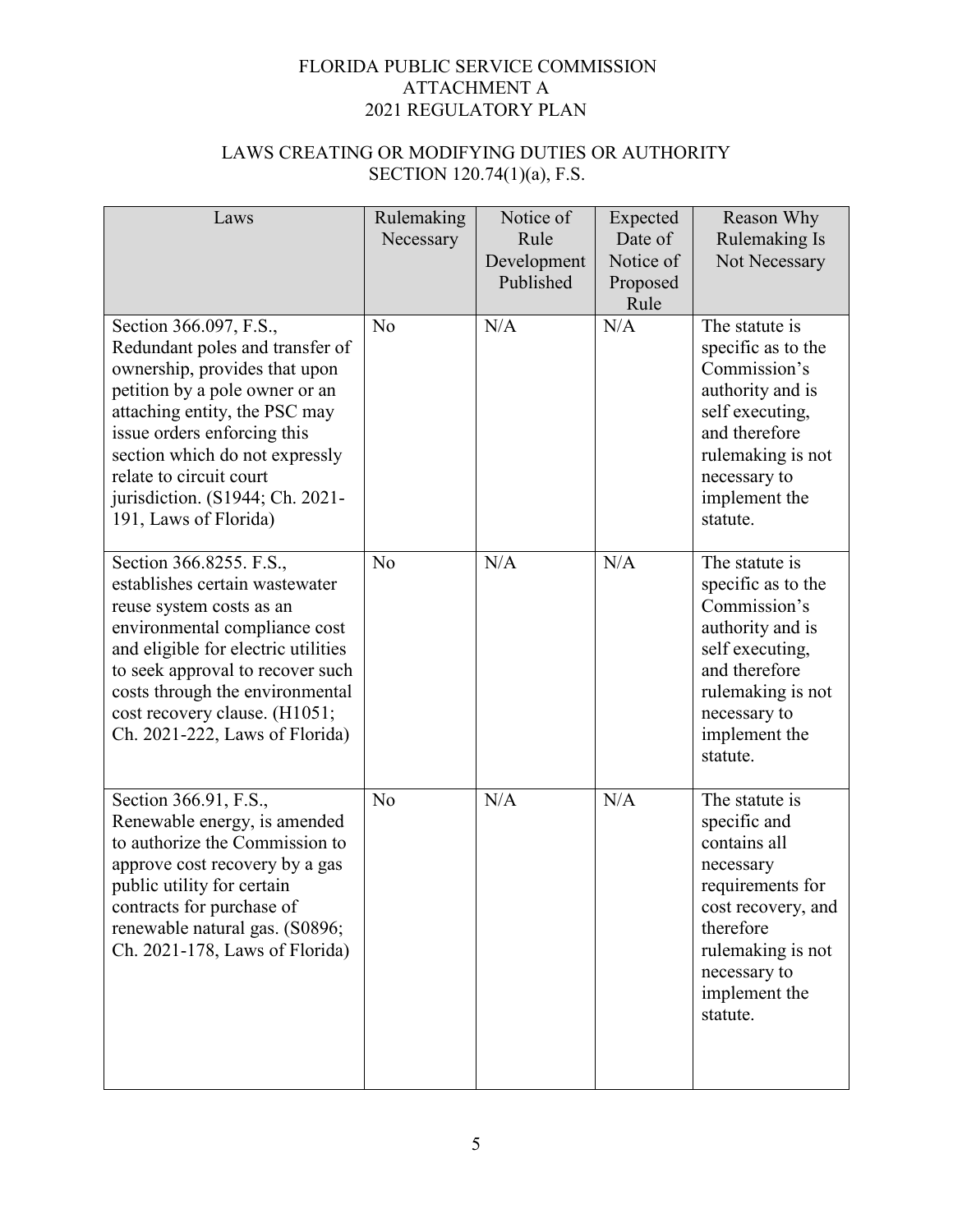| Laws                                                                                                                                                                                                                                                                                                                                                     | Rulemaking<br>Necessary | Notice of<br>Rule<br>Development<br>Published | Expected<br>Date of<br>Notice of | Reason Why<br>Rulemaking Is<br>Not Necessary                                                                                        |
|----------------------------------------------------------------------------------------------------------------------------------------------------------------------------------------------------------------------------------------------------------------------------------------------------------------------------------------------------------|-------------------------|-----------------------------------------------|----------------------------------|-------------------------------------------------------------------------------------------------------------------------------------|
|                                                                                                                                                                                                                                                                                                                                                          |                         |                                               | Proposed<br>Rule                 |                                                                                                                                     |
| Section 366.92(2)(b), F.S.,<br>amends the definition of<br>"renewable energy" to include<br>renewable natural gas as defined<br>in Section 366.91, F.S. (2021).<br>(S0896; Ch. 2021-178, Laws of<br>Florida)                                                                                                                                             | No                      | N/A                                           | N/A                              | The statute<br>provides a<br>specific definition<br>and therefore<br>rulemaking is not<br>necessary to<br>implement the<br>statute. |
| Section 381.00316, F.S.,<br>prohibits a governmental entity<br>from requiring persons to<br>provide any documentation<br>certifying COVID-19<br>vaccination or post-infection<br>recovery to gain access to, entry<br>upon, or service from the<br>governmental entity's<br>operations; provides for fines.<br>(S2006; Ch. 2021-008, Laws of<br>Florida) | No                      | N/A                                           | N/A                              | The statute<br>imposes specific<br>requirements and<br>does not give the<br>Commission any<br>rulemaking<br>authority.              |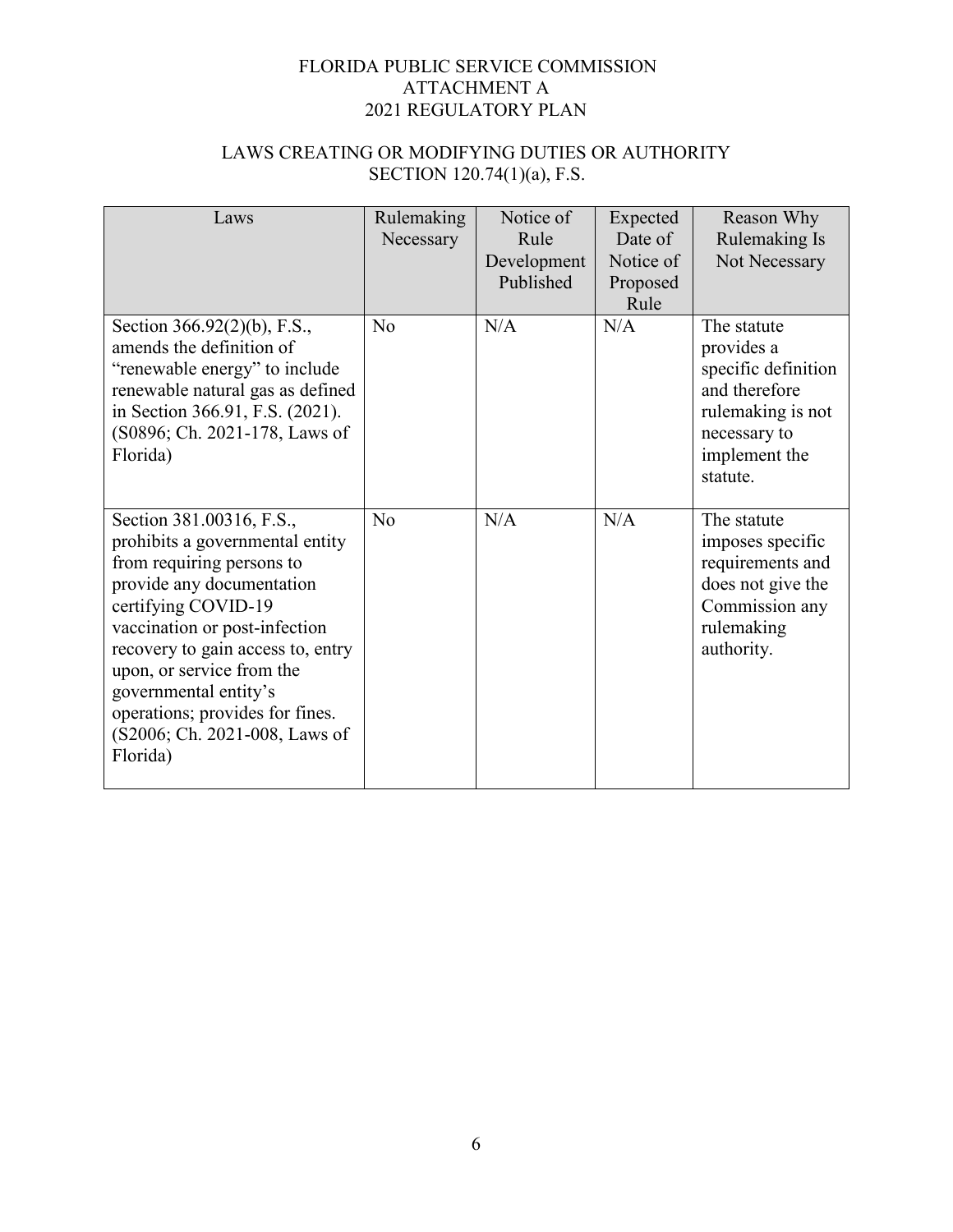| Laws          | Intent of Rulemaking                                                                                                                           |
|---------------|------------------------------------------------------------------------------------------------------------------------------------------------|
| Section       | To consider whether to repeal Rule 25-22.107, F.A.C., Plan for Making Orders                                                                   |
| 120.52, F.S.  | Available to the Public, and move to the Commission's Statement of Agency                                                                      |
|               | Organization and Operations                                                                                                                    |
|               |                                                                                                                                                |
| Section       | To consider whether to repeal Rule 25-22.100, F.A.C., Authority, and move to                                                                   |
| 120.53, F.S.  | the Commission's Statement of Agency Organization and Operations                                                                               |
|               |                                                                                                                                                |
|               | To consider whether to repeal Rule 25-22.101, F.A.C., Purpose, and move to<br>the Commission's Statement of Agency Organization and Operations |
|               |                                                                                                                                                |
|               | To consider whether to repeal Rule 25-22.1035, F.A.C., Official Reporter for                                                                   |
|               | Final Orders, and move to the Commission's Statement of Agency                                                                                 |
|               | Organization and Operations                                                                                                                    |
|               |                                                                                                                                                |
|               | To consider whether to repeal Rule 25-22.104, F.A.C., Numbering of Orders,                                                                     |
|               | and move to the Commission's Statement of Agency Organization and                                                                              |
|               | Operations                                                                                                                                     |
|               | To consider whether to repeal Rule 25-22.105, F.A.C., Electronic Database of                                                                   |
|               | Orders and Other Records, and move to the Commission's Statement of                                                                            |
|               | <b>Agency Organization and Operations</b>                                                                                                      |
|               |                                                                                                                                                |
| Section       | To amend or repeal Rule 25-22.033, F.A.C., Communications Between                                                                              |
| 120.569, F.S. | Commission Employees and Parties, to eliminate language that duplicates                                                                        |
|               | language in the Commission's Administrative Procedures Manual, Uniform                                                                         |
|               | Rules of Procedure, and Section 120.66, F.S.                                                                                                   |
| Section       | To amend or repeal Rule 25-22.033, F.A.C., Communications Between                                                                              |
| 120.57, F.S.  | Commission Employees and Parties, to eliminate language that duplicates                                                                        |
|               | language in the Commission's Administrative Procedures Manual, Uniform                                                                         |
|               | Rules of Procedure, and Section 120.66, F.S.                                                                                                   |
|               |                                                                                                                                                |
| Section       | To amend or repeal Rule 25-22.033, F.A.C., Communications Between                                                                              |
| 350.042, F.S. | Commission Employees and Parties, to eliminate language that duplicates                                                                        |
|               | language in the Commission's Administrative Procedures Manual, Uniform                                                                         |
|               | Rules of Procedure, and Section 120.66, F.S.                                                                                                   |
| Section       | To amend Rule 25-6.0142, F.A.C., Uniform Retirement Units for Electric                                                                         |
| 350.115, F.S. | Utilities, to update the Code of Federal Regulations reference in subsection (1)                                                               |
|               | and to include a link to the F.A.C. website for the List of Retirement Units that                                                              |
|               | is incorporated by reference in subsection (3)                                                                                                 |
|               |                                                                                                                                                |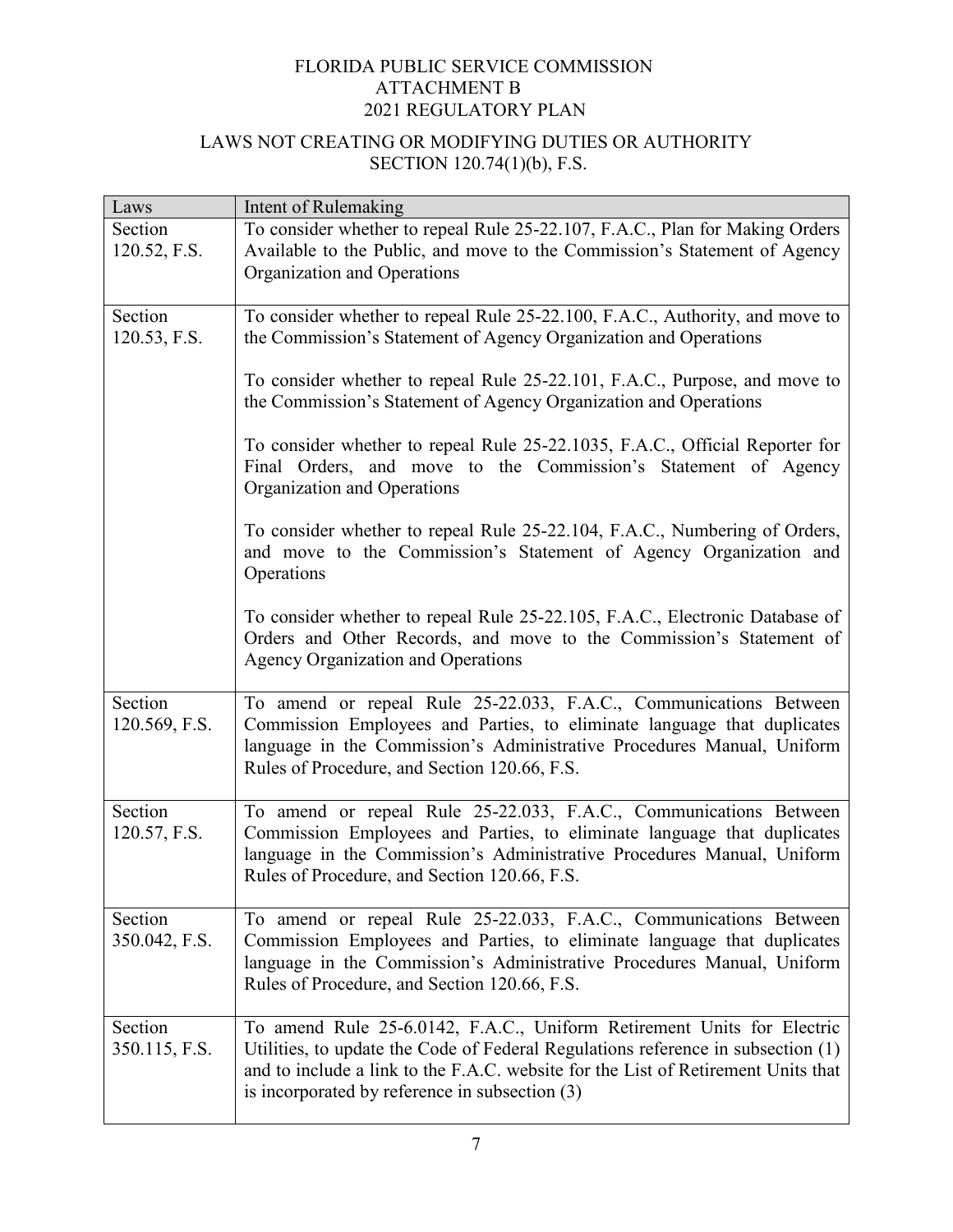| Laws               | Intent of Rulemaking                                                                                                                     |
|--------------------|------------------------------------------------------------------------------------------------------------------------------------------|
| Section            | To amend paragraph (4)(a) of Rule 25-22.006, F.A.C., Confidential                                                                        |
| 350.121, F.S.      | Information, to change the number of copies required to be filed to be                                                                   |
|                    | consistent with current filing requirements                                                                                              |
|                    |                                                                                                                                          |
| Section            | To amend paragraph (4)(a) of Rule 25-22.006, F.A.C., Confidential                                                                        |
| 364.183, F.S.      | Information, to change the number of copies required to be filed to be<br>consistent with current filing requirements                    |
|                    |                                                                                                                                          |
| Section            | To amend Rule 25-6.109, F.A.C., Refunds, to recognize alternative                                                                        |
| 366.03, F.S.       | publications to obtain interest rates rather than sole reliance on the Wall Street                                                       |
|                    | Journal                                                                                                                                  |
|                    |                                                                                                                                          |
| Section            | To amend Rule 25-14.012, F.A.C., Accounting for Postretirement Benefits                                                                  |
| 366.04, F.S.       | Other Than Pensions, to remove references to obsolete accounting standards                                                               |
| Section            | To amend Rule 25-6.109, F.A.C., Refunds, to recognize alternative                                                                        |
| $366.04(1)$ , F.S. | publications to obtain interest rates rather than sole reliance on the Wall Street                                                       |
|                    | Journal                                                                                                                                  |
|                    |                                                                                                                                          |
| Section            | To amend Rule 25-6.0435, F.A.C., Interim Rate Relief, to recognize alternative                                                           |
| $366.04(2)$ , F.S. | publications to obtain interest rates rather than sole reliance on the Wall Street                                                       |
|                    | Journal                                                                                                                                  |
|                    |                                                                                                                                          |
|                    | To amend Rule 25-6.109, F.A.C., Refunds, to recognize alternative                                                                        |
|                    | publications to obtain interest rates rather than sole reliance on the Wall Street<br>Journal                                            |
|                    |                                                                                                                                          |
| Section            | To adopt procedural rules to implement Section 366.04(8), F.S. (2021), that                                                              |
| $366.04(8)$ , F.S. | requires the Commission to regulate and enforce rates, charges, terms, and                                                               |
|                    | conditions for pole attachments through the resolution of complaints between                                                             |
|                    | pole owners and attaching entities                                                                                                       |
|                    |                                                                                                                                          |
| Section            | To adopt rules to implement Section 366.04(9), F.S. (2021), that requires the                                                            |
| 366.04(9), F.S.    | Commission to regulate the safety, vegetation management, repair,<br>replacement, maintenance, relocation, emergency response, and storm |
|                    | restoration requirements for poles of communication services providers                                                                   |
|                    |                                                                                                                                          |
| Section            | To amend Rule 25-6.0142, F.A.C., Uniform Retirement Units for Electric                                                                   |
| 366.041, F.S.      | Utilities, to update the Code of Federal Regulations reference in subsection (1)                                                         |
|                    | and to include a link to the F.A.C. website for the List of Retirement Units that                                                        |
|                    | is incorporated by reference in subsection (3)                                                                                           |
|                    |                                                                                                                                          |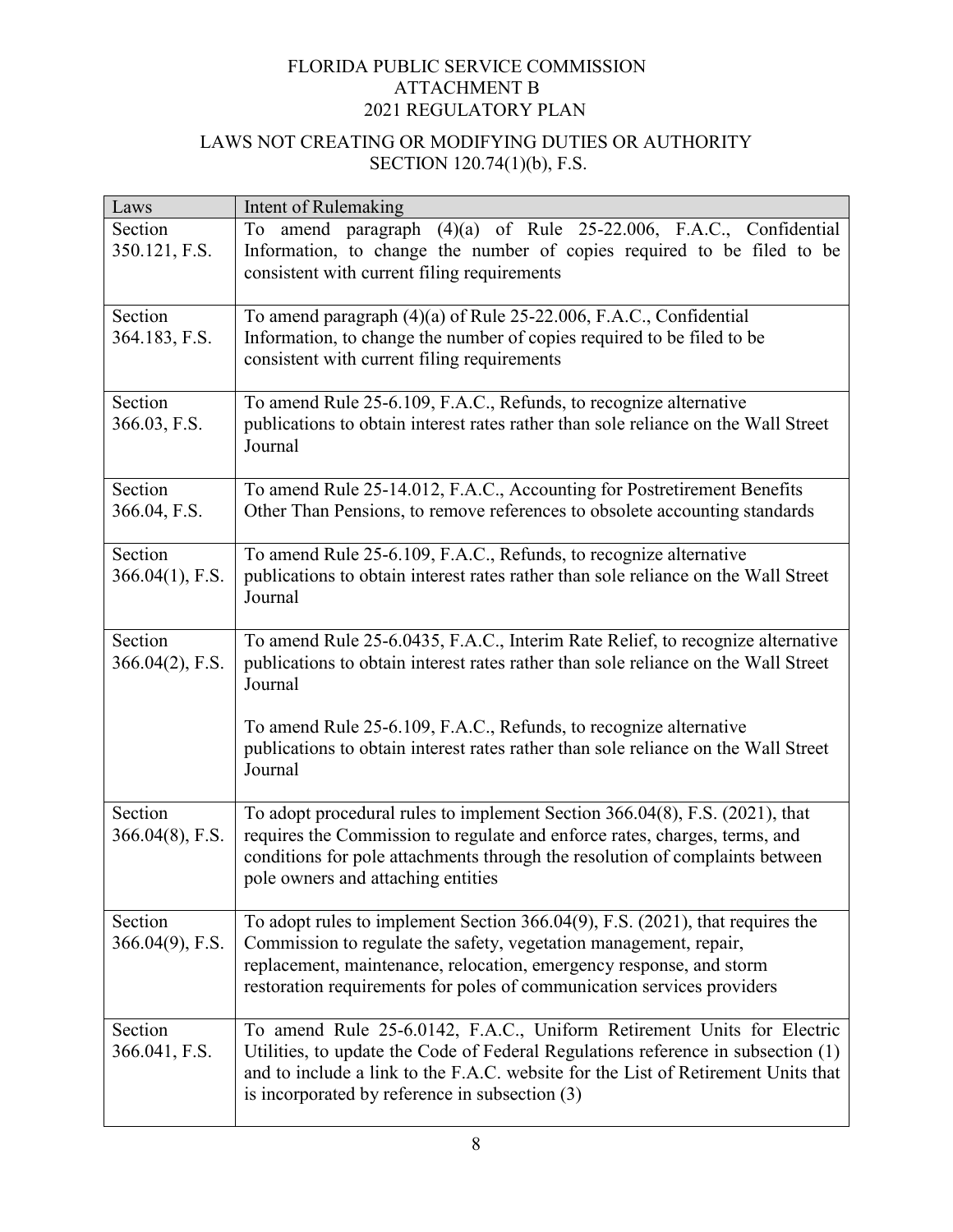| Laws                    | Intent of Rulemaking                                                                                                                                                                                                                                                                                                |
|-------------------------|---------------------------------------------------------------------------------------------------------------------------------------------------------------------------------------------------------------------------------------------------------------------------------------------------------------------|
| Section                 | To adopt Rule 25-6.04355, F.A.C., Effective Date of Approved Rates and                                                                                                                                                                                                                                              |
| 366.05, F.S.            | Charges for Investor-Owned Electric Utilities, to address when a utility's                                                                                                                                                                                                                                          |
|                         | approved rates and charges are effective and when the utility may begin                                                                                                                                                                                                                                             |
|                         | applying approved rates and charges to a customer's bill for service rendered                                                                                                                                                                                                                                       |
|                         | To adopt Rule 25-7.0405, F.A.C., Effective Date of Approved Rates and<br>Charges for Investor-Owned Natural Gas Utilities., to address when a utility's<br>approved rates and charges are effective and when the utility may begin<br>applying approved rates and charges to a customer's bill for service rendered |
|                         | To repeal Rule 25-14.004, F.A.C., Effect of Parent Debt on Federal Corporate<br>Income Tax, as obsolete                                                                                                                                                                                                             |
|                         | To amend Rule 25-14.013, F.A.C., Accounting for Deferred Income Taxes<br>Under SFAS 109, to remove references to obsolete accounting standards and<br>replace references to obsolete standards with specific requirements                                                                                           |
|                         | To amend Rule 25-14.014, F.A.C., Accounting for Asset Retirement<br>Obligations Under SFAS 143, to remove references to obsolete accounting<br>standards                                                                                                                                                            |
| Section<br>366.06, F.S. | To amend Rule 25-6.0142, F.A.C., Uniform Retirement Units for Electric<br>Utilities, to update the Code of Federal Regulations reference in subsection (1)<br>and to include a link to the F.A.C. website for the List of Retirement Units that<br>is incorporated by reference in subsection (3)                   |
|                         | To amend Rule 25-6.0435, F.A.C., Interim Rate Relief, to recognize alternative<br>publications to obtain interest rates rather than sole reliance on the Wall Street<br>Journal                                                                                                                                     |
|                         | To adopt Rule 25-6.04355, F.A.C., Effective Date of Approved Rates and<br>Charges for Investor-Owned Electric Utilities, to address when a utility's<br>approved rates and charges are effective and when the utility may begin<br>applying approved rates and charges to a customer's bill for service rendered    |
|                         | To amend Rule 25-6.109, F.A.C., Refunds, to recognize alternative<br>publications to obtain interest rates rather than sole reliance on the Wall Street<br>Journal                                                                                                                                                  |
|                         | To amend Rule 25-7.040, F.A.C., Interim Rate Relief, to recognize alternative<br>publications to obtain interest rates rather than sole reliance on the Wall Street<br>Journal                                                                                                                                      |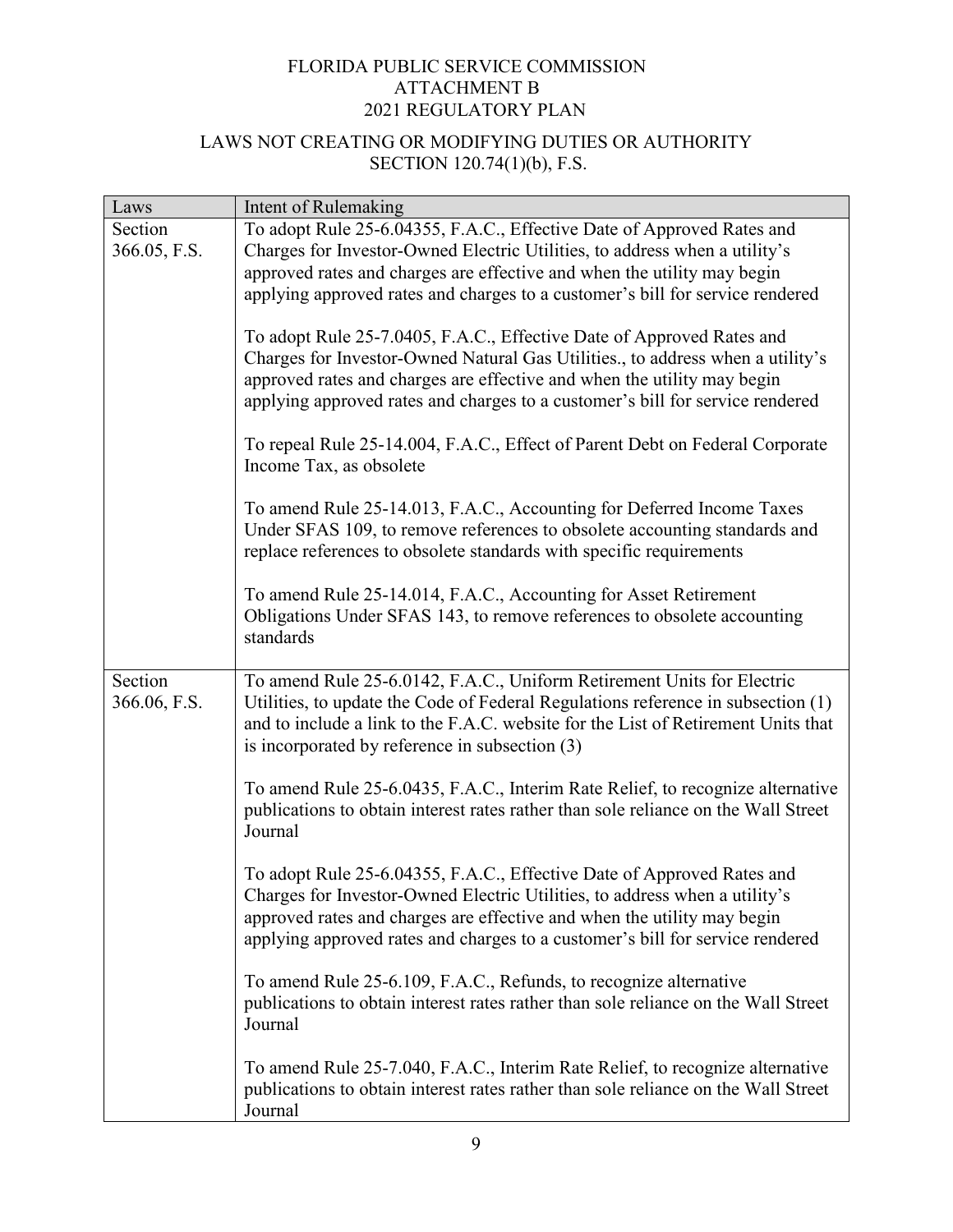| Laws          | Intent of Rulemaking                                                               |
|---------------|------------------------------------------------------------------------------------|
| Section       | To adopt Rule 25-7.0405, F.A.C., Effective Date of Approved Rates and              |
| 366.06, F.S.  | Charges for Investor-Owned Natural Gas Utilities, to address when a utility's      |
| (Cont.)       | approved rates and charges are effective and when the utility may begin            |
|               | applying approved rates and charges to a customer's bill for service rendered      |
|               |                                                                                    |
|               | To amend Rule 25-7.091, F.A.C., Refunds, to recognize alternative                  |
|               | publications to obtain interest rates rather than sole reliance on the Wall Street |
|               | Journal                                                                            |
|               |                                                                                    |
| Section       | To amend Rule 25-6.109, F.A.C., Refunds, to recognize alternative                  |
| 366.07, F.S.  | publications to obtain interest rates rather than sole reliance on the Wall Street |
|               | Journal                                                                            |
|               |                                                                                    |
| Section       | To amend Rule 25-6.0435, F.A.C., Interim Rate Relief, to recognize alternative     |
| 366.071, F.S. | publications to obtain interest rates rather than sole reliance on the Wall Street |
|               | Journal                                                                            |
|               |                                                                                    |
|               | To amend Rule 25-6.109, F.A.C., Refunds, to recognize alternative                  |
|               | publications to obtain interest rates rather than sole reliance on the Wall Street |
|               | Journal                                                                            |
|               |                                                                                    |
|               | To amend Rule 25-7.040, F.A.C., Interim Rate Relief, to recognize alternative      |
|               | publications to obtain interest rates rather than sole reliance on the Wall Street |
|               | Journal                                                                            |
|               |                                                                                    |
|               | To amend Rule 25-7.091, F.A.C., Refunds, to recognize alternative                  |
|               | publications to obtain interest rates rather than sole reliance on the Wall Street |
|               | Journal                                                                            |
|               |                                                                                    |
| Section       | To amend paragraph (4)(a) of Rule 25-22.006, F.A.C., Confidential                  |
| 366.093, F.S. | Information, to change the number of copies required to be filed to be             |
|               | consistent with current filing requirements                                        |
|               |                                                                                    |
| Section       | To amend Rule 25-17.0021, F.A.C., Goals for Electric Utilities, to update rule     |
| 366.82, F.S.  | requirements                                                                       |
|               |                                                                                    |
| Section       | To amend Rule 25-30.0371, F.A.C., Acquisition Adjustments, to update the           |
| 367.071, F.S. | rule to address current industry practices                                         |
|               |                                                                                    |
| Section       | To amend Rule 25-30.0371, F.A.C., Acquisition Adjustments, to update the           |
| 367.081, F.S. | rule to address current industry practice                                          |
|               |                                                                                    |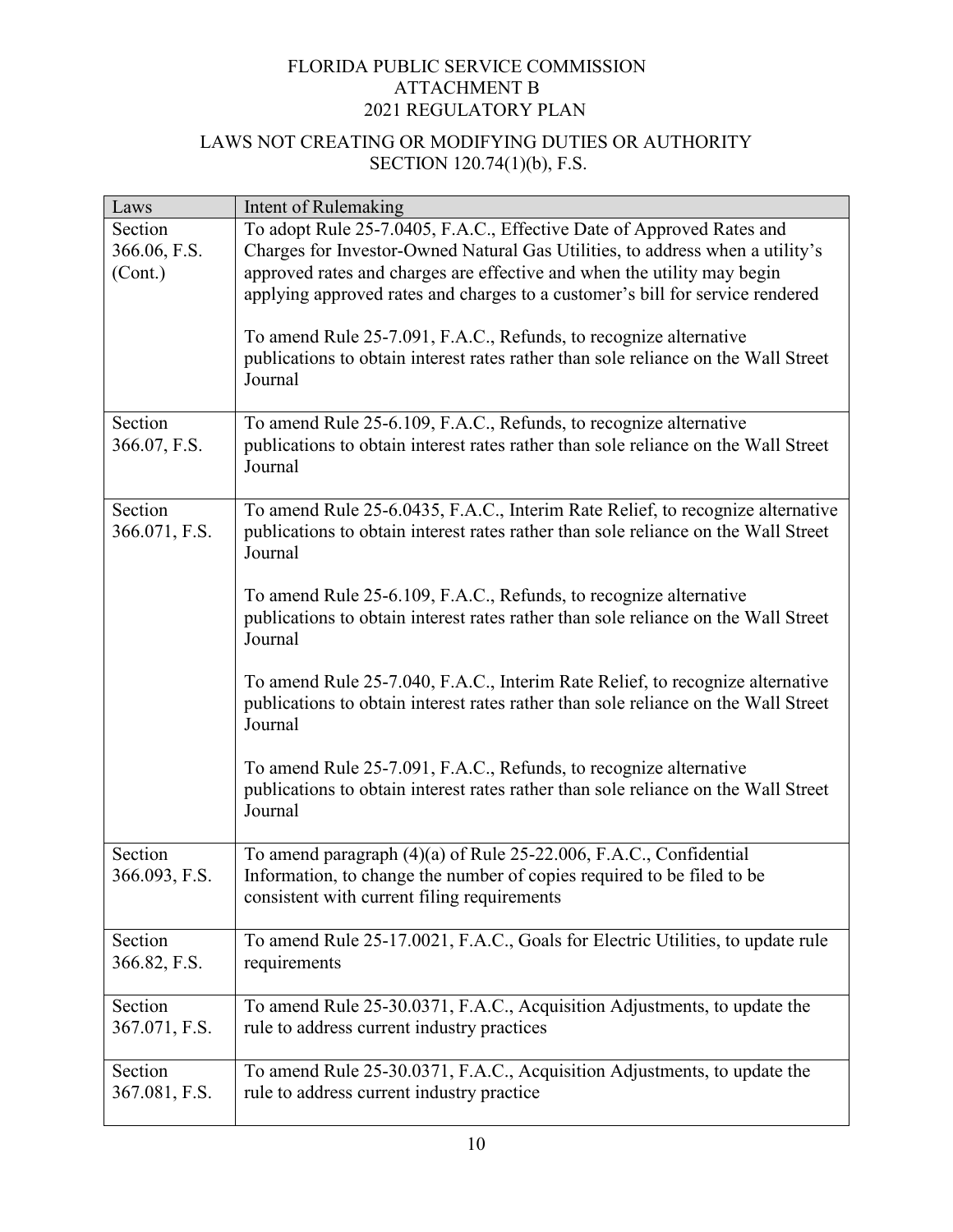| Laws           | Intent of Rulemaking                                                                             |
|----------------|--------------------------------------------------------------------------------------------------|
| Section        | To amend Rule 25-30.360, Refunds, F.A.C., to recognize alternative                               |
| 367.081, F.S.  | publications to obtain interest rates rather than sole reliance on the Wall Street               |
| (Cont.)        | Journal                                                                                          |
|                |                                                                                                  |
|                | To amend Rule 25-30.433, F.A.C., Rate Case Proceedings, to update rule                           |
|                | requirements                                                                                     |
|                |                                                                                                  |
|                | To amend Rule 25-30.445, F.A.C., General Information and Instructions                            |
|                | Required of Water and Wastewater Utilities in an Application for a Limited                       |
|                | Proceeding, to reduce the number of paper copies required to be filed and                        |
|                | clarify requirements                                                                             |
|                |                                                                                                  |
| Section        | To amend Rule 25-30.433, F.A.C., Rate Case Proceedings, to update rule                           |
| 367.0812, F.S. | requirements                                                                                     |
|                | To amend Rule 25-30.445, F.A.C., General Information and Instructions                            |
|                | Required of Water and Wastewater Utilities in an Application for a Limited                       |
|                | Proceeding to reduce the number of paper copies required to be filed and                         |
|                | clarify requirements                                                                             |
|                |                                                                                                  |
| Section        | To amend Rule 25-30.360, Refunds, F.A.C., to recognize alternative                               |
| 367.0814, F.S. | publications to obtain interest rates rather than sole reliance on the Wall Street               |
|                | Journal                                                                                          |
|                |                                                                                                  |
|                | To amend Rule 25-30.433, F.A.C., Rate Case Proceedings, to update rule                           |
|                | requirements                                                                                     |
|                |                                                                                                  |
|                | To amend Rule 25-30.455, F.A.C., Staff Assistance in Rate Cases, to clarify<br>rule requirements |
|                |                                                                                                  |
|                | To amend Rule 25-30.456, F.A.C., Staff Assistance in Alternative Rate Setting,                   |
|                | to clarify rule requirements                                                                     |
|                |                                                                                                  |
| Section        | To amend Rule 25-30.360, Refunds, F.A.C., to recognize alternative                               |
| 367.082, F.S.  | publications to obtain interest rates rather than sole reliance on the Wall Street               |
|                | Journal                                                                                          |
|                |                                                                                                  |
| Section        | To amend Rule 25-30.433, F.A.C., Rate Case Proceedings, to update rule                           |
| 367.0822, F.S. | requirements                                                                                     |
|                |                                                                                                  |
|                |                                                                                                  |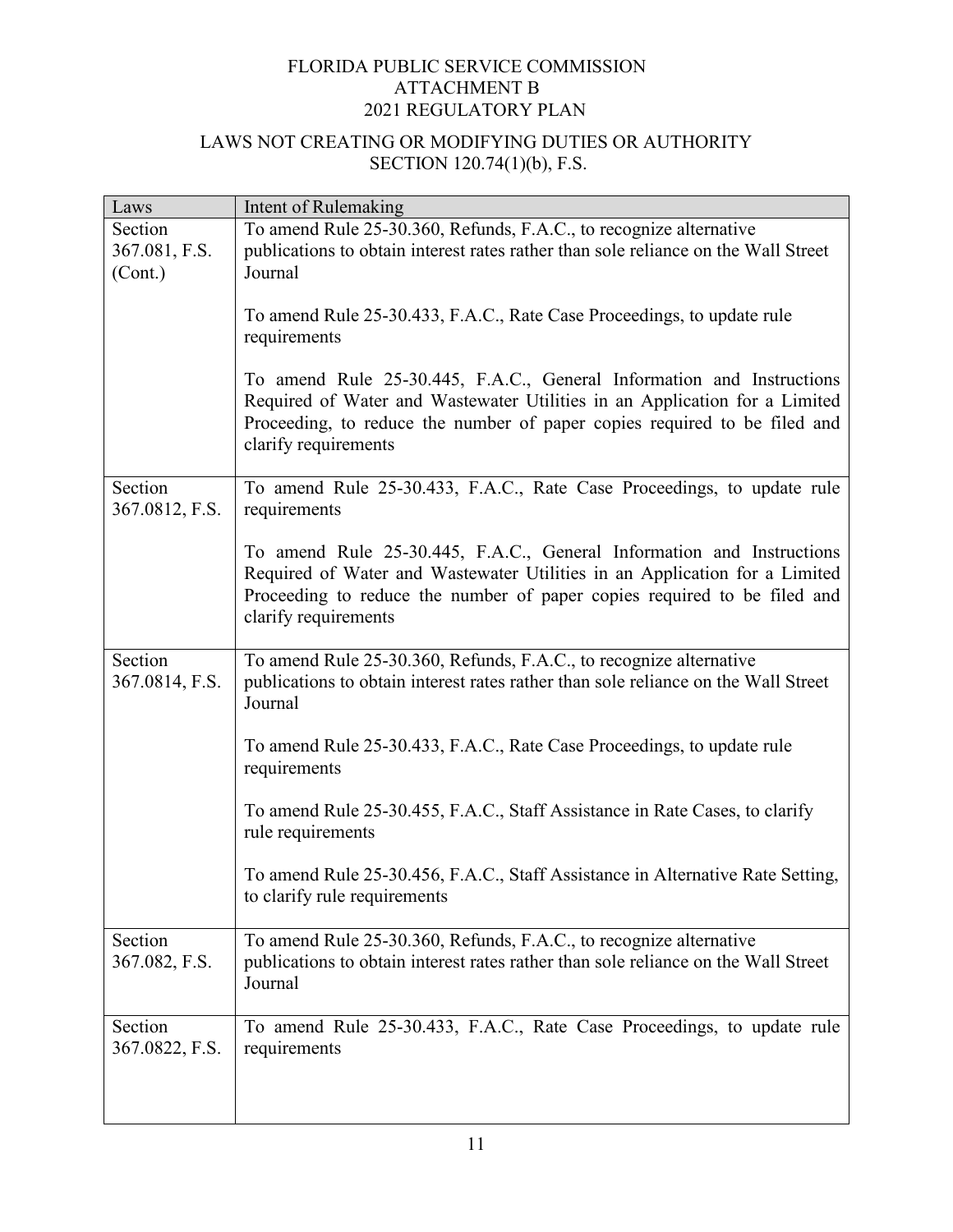| Laws           | Intent of Rulemaking                                                           |
|----------------|--------------------------------------------------------------------------------|
| Section        | To amend Rule 25-30.445, F.A.C., General Information and Instructions          |
| 367.0822, F.S. | Required of Water and Wastewater Utilities in an Application for a Limited     |
| (Cont.)        | Proceeding, to reduce the number of paper copies required to be filed and      |
|                | clarify requirements                                                           |
|                |                                                                                |
|                | To amend Rule 25-30.446, F.A.C., Notice of and Public Information for          |
|                | Application for Limited Proceeding Rate Increase, to replace paper copy        |
|                | notification requirements with electronic access to documents and to clarify   |
|                | rule language                                                                  |
|                |                                                                                |
| Section        | To amend Rule 25-30.025, F.A.C., Official Date of Filing, to change the person |
| 367.083, F.S.  | responsible for determining the official date of filing                        |
|                |                                                                                |
| Section        | To amend Rule 25-30.4345, F.A.C., Notice of Requests for New or Revised        |
| 367.091, F.S.  | Service Availability Charges or Policies and Notice of Requests for Allowance  |
|                | for Funds Prudently Invested (AFPI) Charges, to update public inspection       |
|                | requirements concerning on-line access to documents                            |
|                |                                                                                |
| Section        | To amend Rule 25-30.4345, F.A.C., Notice of Requests for New or Revised        |
| 367.101, F.S.  | Service Availability Charges or Policies and Notice of Requests for Allowance  |
|                | for Funds Prudently Invested (AFPI) Charges, to update public inspection       |
|                | requirements concerning on-line access to documents                            |
|                |                                                                                |
|                | To amend Rule 25-30.565, F.A.C., Application for Approval of New or            |
|                | Revised Service Availability Policy or Charges, to reduce the number of paper  |
|                | copies required to be filed, and replace public inspection paper copies with   |
|                | electronic access to the application                                           |
|                |                                                                                |
| Section        | To amend Rule 25-30.4345, F.A.C., Notice of Requests for New or Revised        |
| 367.111, F.S.  | Service Availability Charges or Policies and Notice of Requests for Allowance  |
|                | for Funds Prudently Invested (AFPI) Charges, to update public inspection       |
|                | requirements concerning on-line access to documents                            |
|                |                                                                                |
| Section        | To repeal Rule 25-14.004, F.A.C., Effect of Parent Debt on Federal Corporate   |
| 367.121, F.S.  | Income Tax, as obsolete                                                        |
|                |                                                                                |
|                | To amend Rule 25-14.012, F.A.C., Accounting for Postretirement Benefits        |
|                | Other Than Pensions, to remove references to obsolete accounting standards     |
|                |                                                                                |
|                | To amend Rule 25-14.013, F.A.C., Accounting for Deferred Income Taxes          |
|                | Under SFAS 109, to remove references to obsolete accounting standards and      |
|                | replace references to obsolete standards with specific requirements            |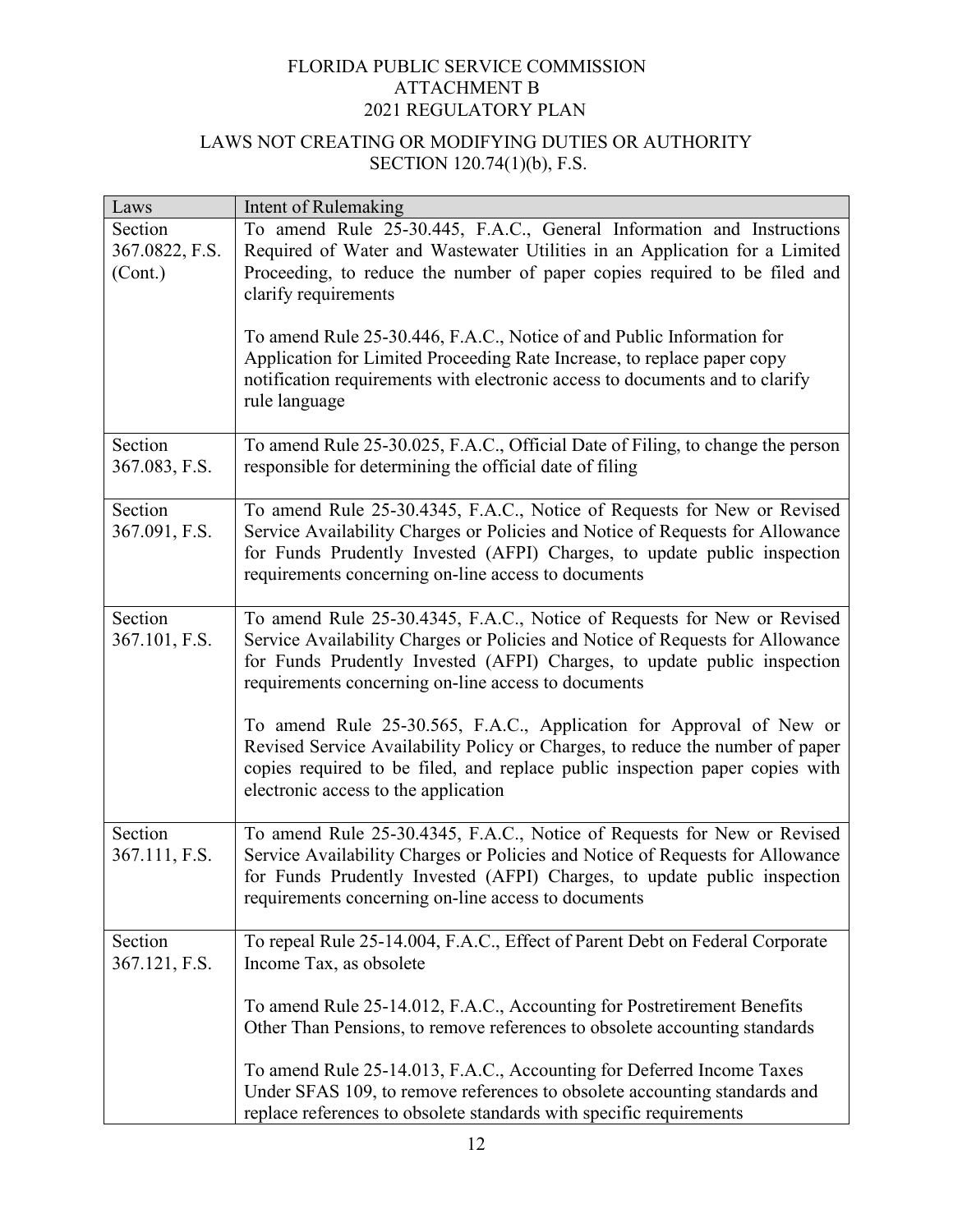| Laws                      | Intent of Rulemaking                                                                                                                                                                                                                                    |
|---------------------------|---------------------------------------------------------------------------------------------------------------------------------------------------------------------------------------------------------------------------------------------------------|
| Section                   | To amend Rule 25-14.014, F.A.C., Accounting for Asset Retirement                                                                                                                                                                                        |
| 367.121, F.S.             | Obligations Under SFAS 143, to remove references to obsolete accounting                                                                                                                                                                                 |
| (Cont.)                   | standards                                                                                                                                                                                                                                               |
|                           | To amend Rule 25-30.0371, F.A.C., Acquisition Adjustments, to update rule to<br>address current industry practices                                                                                                                                      |
|                           | To amend Rule 25-30.117, F.A.C., Accounting for Pension Costs, to remove<br>references to obsolete accounting standards and replace references to obsolete<br>standards with specific requirements                                                      |
|                           | To amend Rule 25-30.445, F.A.C., General Information and Instructions<br>Required of Water and Wastewater Utilities in an Application for a Limited<br>Proceeding to reduce the number of paper copies required to be filed and<br>clarify requirements |
|                           | To amend Rule 25-30.446, F.A.C., Notice of and Public Information for<br>Application for Limited Proceeding Rate Increase, to replace paper copy<br>notification requirements with electronic access to documents and to clarify<br>rule language       |
| Section<br>367.1213, F.S. | To amend Rule 25-30.433, F.A.C., Rate Case Proceedings, to update rule<br>requirements                                                                                                                                                                  |
| Section<br>367.145, F.S.  | To amend Rule 25-30.445, F.A.C., General Information and Instructions<br>Required of Water and Wastewater Utilities in an Application for a Limited<br>Proceeding to reduce the number of paper copies required to be filed and<br>clarify requirements |
| Section<br>367.156, F.S.  | To amend paragraph (4)(a) of Rule 25-22.006, F.A.C., Confidential<br>Information, to change the number of copies required to be filed to be<br>consistent with current filing requirements                                                              |
| Section<br>368.03, F.S.   | To amend Rule 25-12.005, F.A.C., Codes and Standards Adopted, to reflect<br>current 49 CFR parts 191, 192, and 199                                                                                                                                      |
| Section<br>368.05, F.S.   | To amend Rule 25-12.005, F.A.C., Codes and Standards Adopted, to reflect<br>current 49 CFR parts 191, 192, and 199                                                                                                                                      |
| Section<br>368.108, F.S.  | To amend paragraph (4)(a) of Rule 25-22.006, F.A.C., Confidential<br>Information, to change the number of copies required to be filed to be<br>consistent with current filing requirements                                                              |